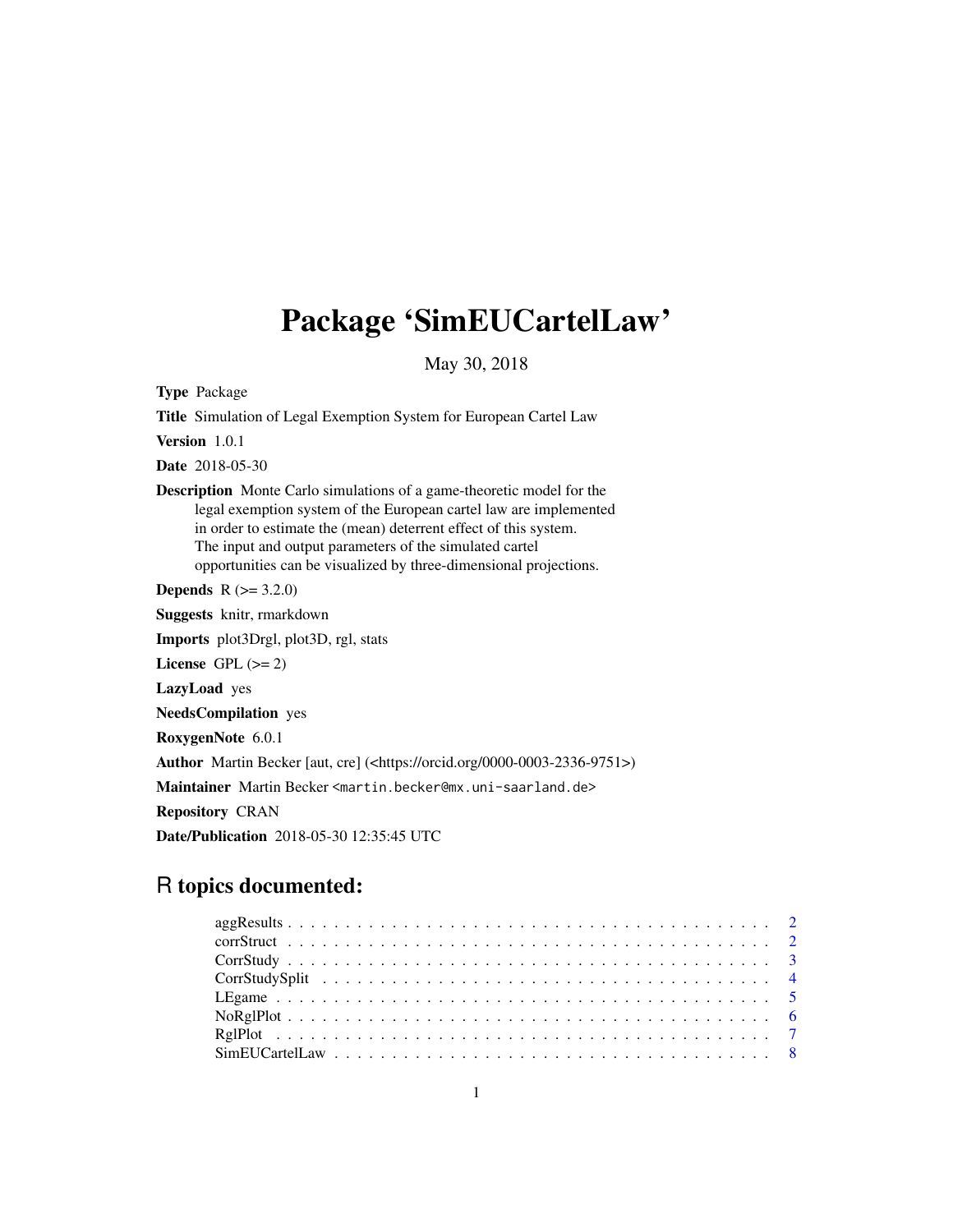<span id="page-1-0"></span>**Index** [9](#page-8-0)

# Description

aggResults aggregates the results of LEgame.

#### Usage

aggResults(res)

# Arguments

res dataframe containing results of simulation using LEgame.

#### Details

aggResults aggregates the results of LEgame to a matrix containing information about the fractions for the potential equilibria as well as the means and standard deviations of the error probabilities, the compliance level, and the expected illegal gains.

#### Value

A matrix containing the aggregated results.

# Examples

```
Par <- list(Phi=c(0.1,0.5), Rho=c(0.5,0.9), Ksi=c(0.05,0.3), Chi=c(0.1,0.4),
            M=c(0.2,1.2), G=c(0.05,0.2), A=c(0.1,0.3))
res <- LEgame(params=Par, m=100000)
print(aggResults(res))
```

| corrStruct | Matrix containing the correlation structure |
|------------|---------------------------------------------|
|------------|---------------------------------------------|

# Description

corrStruct contains the correlation structure of the input parameters.

#### Usage

corrStruct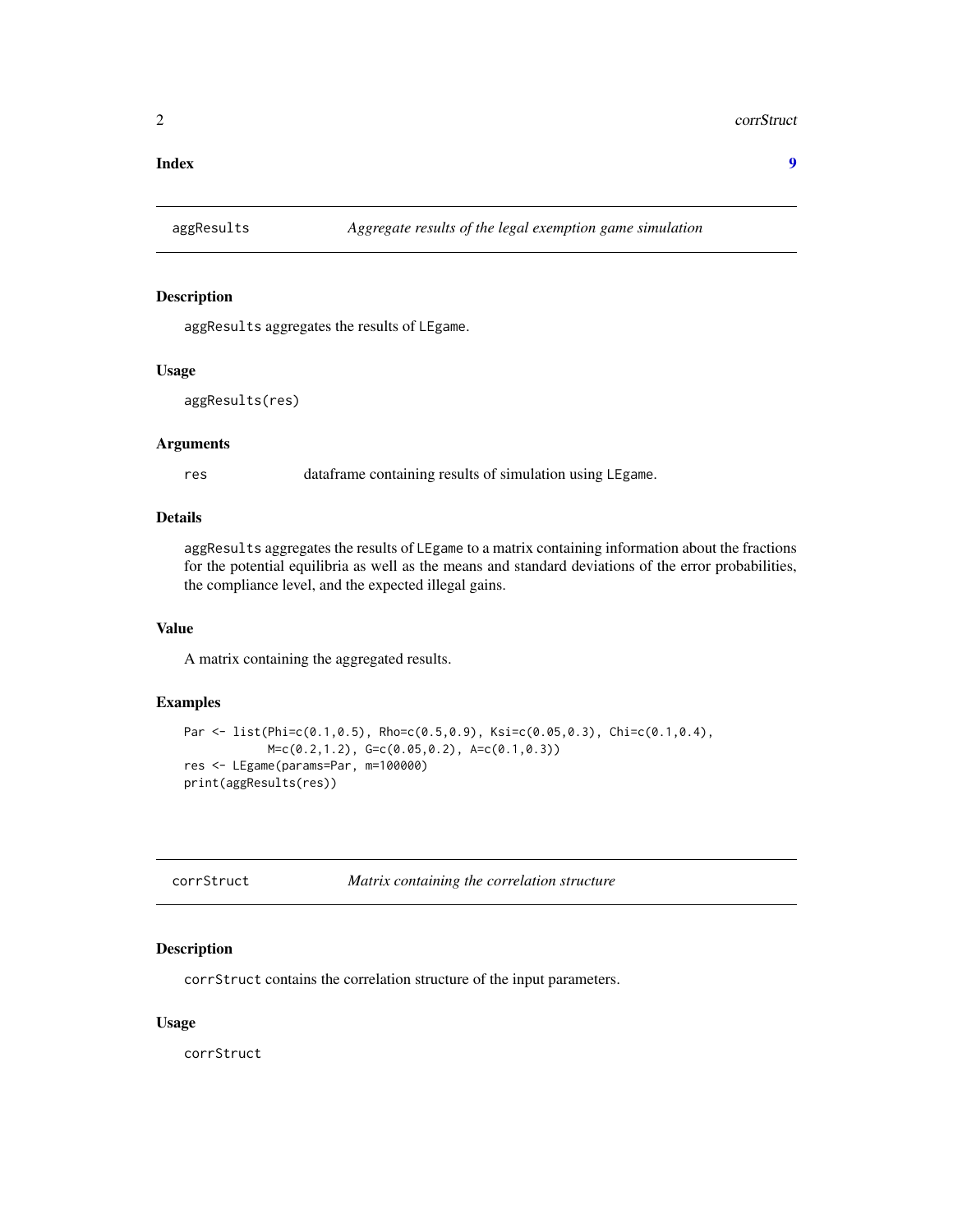#### <span id="page-2-0"></span>**CorrStudy** 3

# Format

An object of class matrix with 7 rows and 7 columns.

# Details

corrStruct contains the correlation structure of the input parameters. The actual correlation matrix used in the simulation is calculated as the corresponding identity maxtrix + r times this matrix.

| CorrStudy |  |  |
|-----------|--|--|
|           |  |  |

Investigate the effect of correlated input parameters

#### Description

CorrStudy investigates the effect of correlated input parameters

#### Usage

```
CorrStudy(params, m = 1e+05, rho = seq(0.1, 0.9, by = 0.2), QMC = FALSE,
  seed = 1
```
#### Arguments

| params     | named list containing numeric vectors Phi, Rho, Chi, Ksi, M, G and A with the<br>ranges for the input parameters.           |
|------------|-----------------------------------------------------------------------------------------------------------------------------|
| m          | numeric scalar containing the number of Monte Carlo replications (for each cor-<br>relation intensity). Defaults to 1e5.    |
| rho        | a numeric vector containing correlation intensities. Defaults to $seq(0.1, 0.9, by=0.2)$ .                                  |
| <b>OMC</b> | logical scalar. If TRUE, an equidistant grid is generated, if FALSE, uniformly<br>distributed random numbers are simulated. |
| seed       | numeric scalar containing the random seed for each simulation. Defaults to 1 in<br>order to make results reproducible.      |

# Details

CorrStudy performs repeated simulations via LEgame with different values for the correlation intensity in order to illustrate the effect of correlation on the deterrent effect of the legal exemption system.

#### Value

A matrix containing the results of the repeated simulations.

```
Par <- list(Phi=c(0.1,0.5), Rho=c(0.5,0.9), Ksi=c(0.05,0.3), Chi=c(0.1,0.4),
           M=c(0.2,1.2), G=c(0.05,0.2), A=c(0.1,0.3))
res <- CorrStudy(params=Par, m=10000)
print(res)
```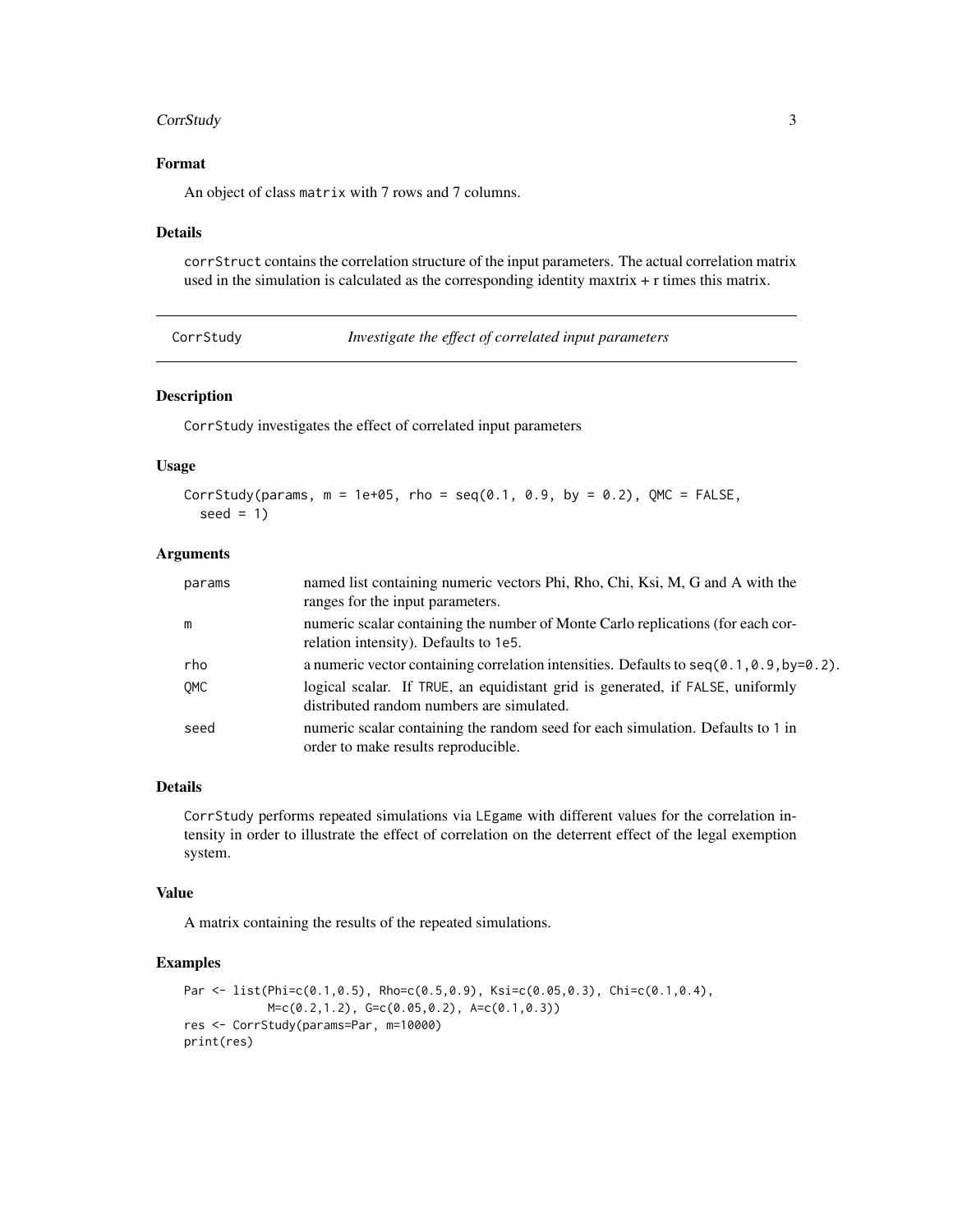<span id="page-3-0"></span>

#### Description

CorrStudySplit investigates the effect of correlated input parameters and its dependence on the illegal gain A.

#### Usage

```
CorrStudySplit(params, m = 1e+05, rho = seq(0.1, 0.9, by = 0.2),
  breaks = seq(0.1, 0.3, by = 0.04), QMC = FALSE, seed = 1)
```
#### Arguments

| params | named list containing numeric vectors Phi, Rho, Chi, Ksi, M, G and A with the<br>ranges for the input parameters.                    |
|--------|--------------------------------------------------------------------------------------------------------------------------------------|
| m      | numeric scalar containing the number of Monte Carlo replications (for each cor-<br>relation intensity). Defaults to 1e5.             |
| rho    | a numeric vector containing correlation intensities. Defaults to $seq(0.1, 0.9, by=0.2)$ .                                           |
| breaks | a numeric vector with breaks for the construction of the intervals for the illegal<br>gain A. Defaults to $seq(0.1, 0.3, by=0.04)$ . |
| OMC    | logical scalar. If TRUE, an equidistant grid is generated, if FALSE, uniformly<br>distributed random numbers are simulated.          |
| seed   | numeric scalar containing the random seed for each simulation. Defaults to 1 in<br>order to make results reproducible.               |

# Details

CorrStudySplit performs repeated simulations via LEgame with different values for the correlation intensity and reports results for compliance and expected illegal gain for various subsets of simulated illegal gains A in order to further illustrate the effect of correlation on the deterrent effect of the legal exemption system.

#### Value

A matrix containing the results of the repeated simulations.

```
Par <- list(Phi=c(0.1,0.5), Rho=c(0.5,0.9), Ksi=c(0.05,0.3), Chi=c(0.1,0.4),
            M=c(0.2,1.2), G=c(0.05,0.2), A=c(0.1,0.3))
res <- CorrStudySplit(params=Par, m=10000)
print(res)
```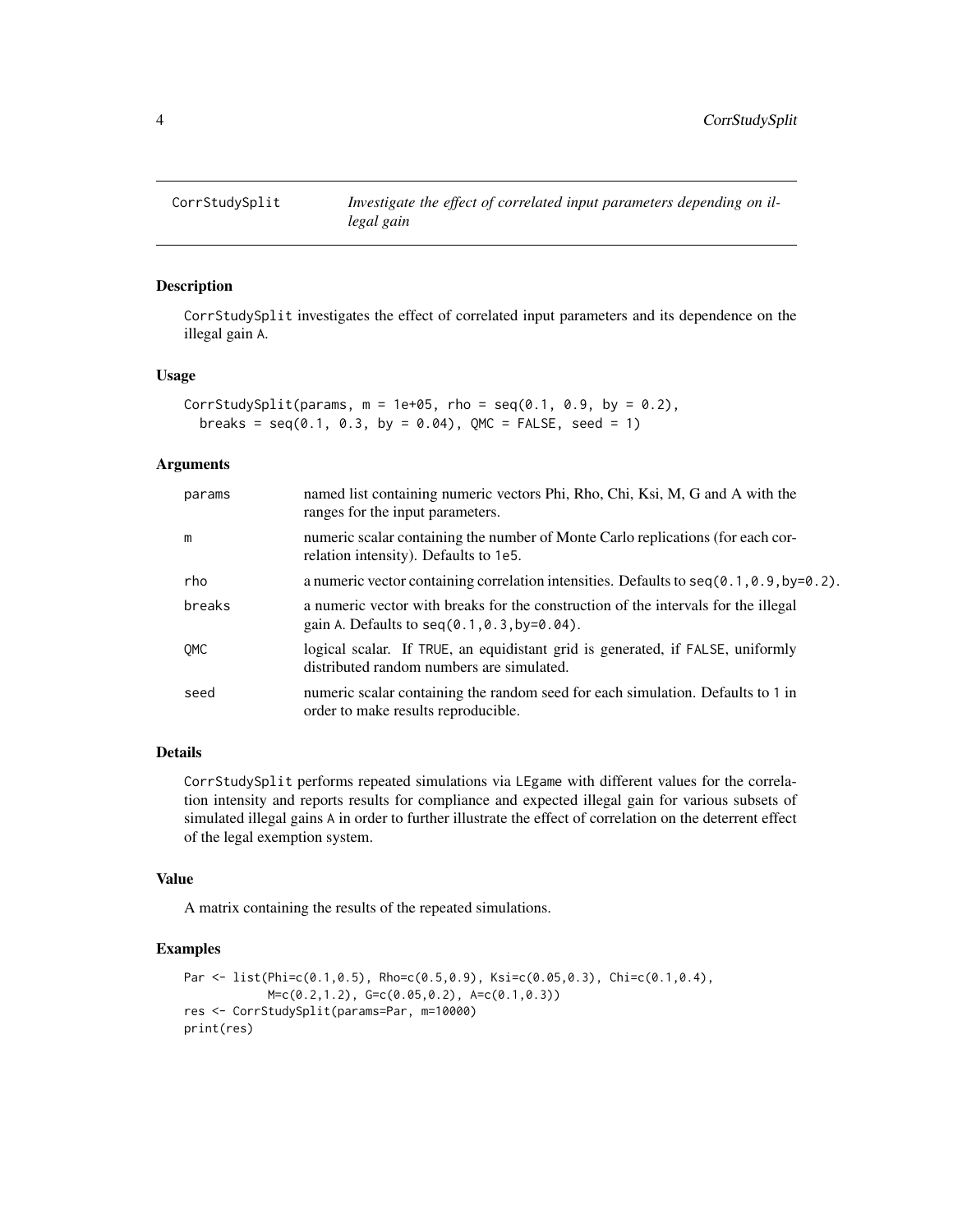<span id="page-4-0"></span>

# Description

LEgame simulates the legal exemption game.

#### Usage

```
LEgame(params, m = 1e+05, corrMat = diag(7), QMC = FALSE, seed = 1)
```
# Arguments

| params     | named list containing numeric vectors Phi, Rho, Chi, Ksi, M, G and A with the<br>ranges for the input parameters.           |
|------------|-----------------------------------------------------------------------------------------------------------------------------|
| m          | numeric scalar containing the number of Monte Carlo replications. Defaults to<br>1e5.                                       |
| corrMat    | matrix containing the correlation matrix for the simulation. Defaults to a $7x7$<br>identity matrix.                        |
| <b>OMC</b> | logical scalar. If TRUE, an equidistant grid is generated, if FALSE, uniformly<br>distributed random numbers are simulated. |
| seed       | numeric scalar containing the random seed for the simulation. Defaults to 1 in<br>order to make results reproducible.       |

# Details

LEgame simulates the deterrent effect of the European cartel law based on a game-theoretic model for the legal exemption system.

# Value

A dataframe containing the realized output of the simulation.

```
Par <- list(Phi=c(0.1,0.5), Rho=c(0.5,0.9), Ksi=c(0.05,0.3), Chi=c(0.1,0.4),
           M=c(0.2,1.2), G=c(0.05,0.2), A=c(0.1,0.3))
res <- LEgame(params=Par, m=100000)
print(aggResults(res))
```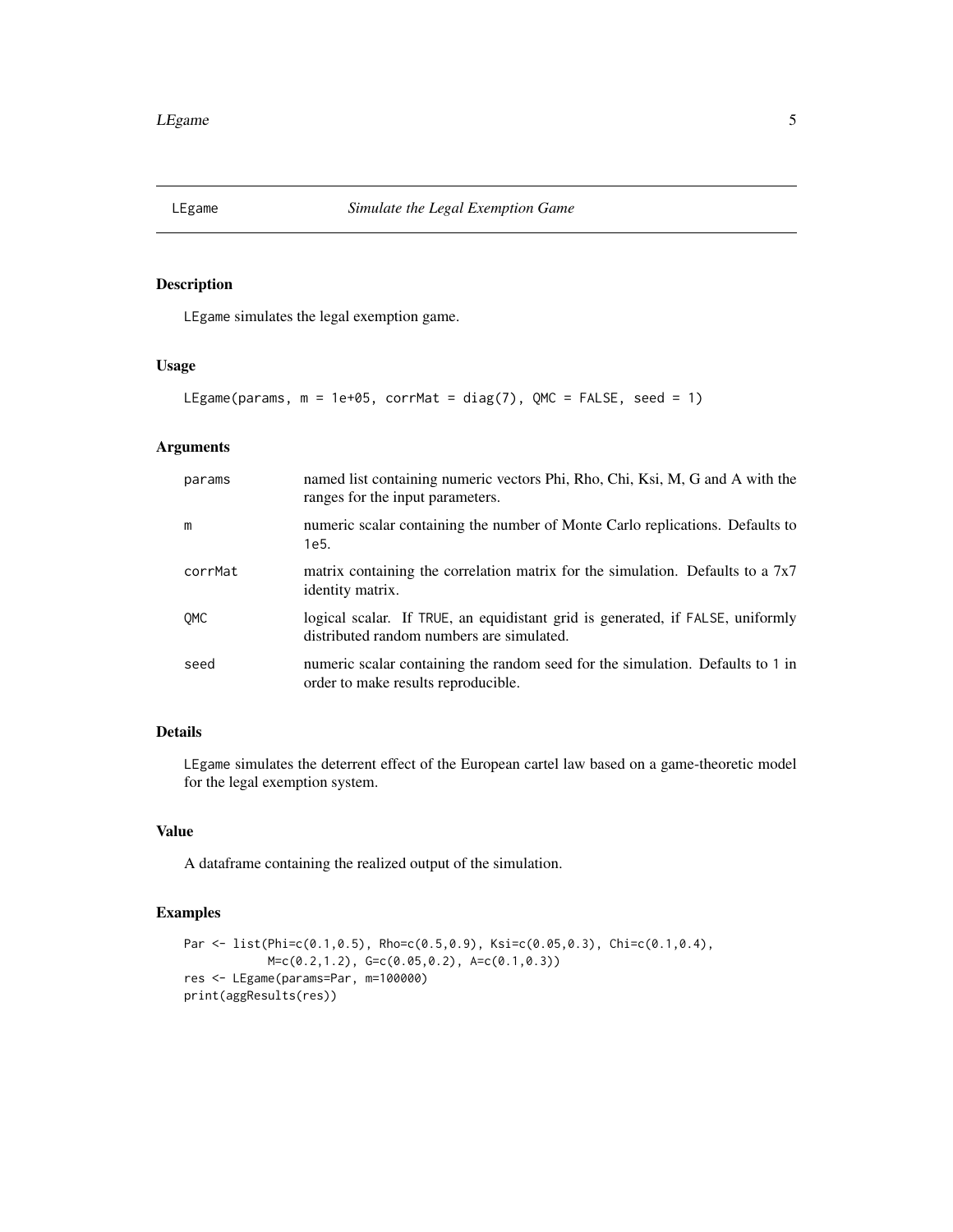<span id="page-5-0"></span>

# Description

NoRglPlot visualizes the results of the simulation of the legal exemption system using 3D-projections and corresponding 3D-plots.

#### Usage

NoRglPlot(res, xvar = "rA", yvar = "rM", zvar = "c",  $xf = 1$ ,  $yf = 1$ ,  $zf = 1, pch = 16, phi = 20, theta = -30, d = 2)$ 

#### Arguments

| res   | dataframe containing results of simulation using LEgame.                                                                 |
|-------|--------------------------------------------------------------------------------------------------------------------------|
| xvar  | character scalar containing variable for the x-axis. Defaults to "rA", the simu-<br>lated illegal gain.                  |
| yvar  | character scalar containing variable for the y-axis. Defaults to "rM", the simu-<br>lated fine.                          |
| zvar  | character scalar containing variable for the z-axis. Defaults to "c", the compli-<br>cance level.                        |
| хf    | numeric scalar containing scaling constant for the x-axis. Defaults to 1.                                                |
| yf    | numeric scalar containing scaling constant for the y-axis. Defaults to 1.                                                |
| zf    | numeric scalar containing scaling constant for the z-axis. Defaults to 1.                                                |
| pch   | numeric or character scalar containing the plot character used for the individual<br>points. Defaults to 16.             |
| phi   | numeric scalar containing the phi angle (colatitude) for the perspective in de-<br>grees. Defaults to 20.                |
| theta | numeric scalar containing the theta angle (azimuthal direction) for the perspec-<br>tive in degrees. Defaults to $-30$ . |
| d     | numeric scalar for the strenth of the perspective effect. Defaults to 2.                                                 |

# Details

NoRglPlot visualizes the results of the simulation of the legal exemption system using 3D-projections and corresponding plots without using rgl/GL.

# Value

Nothing useful, function called for its side effects.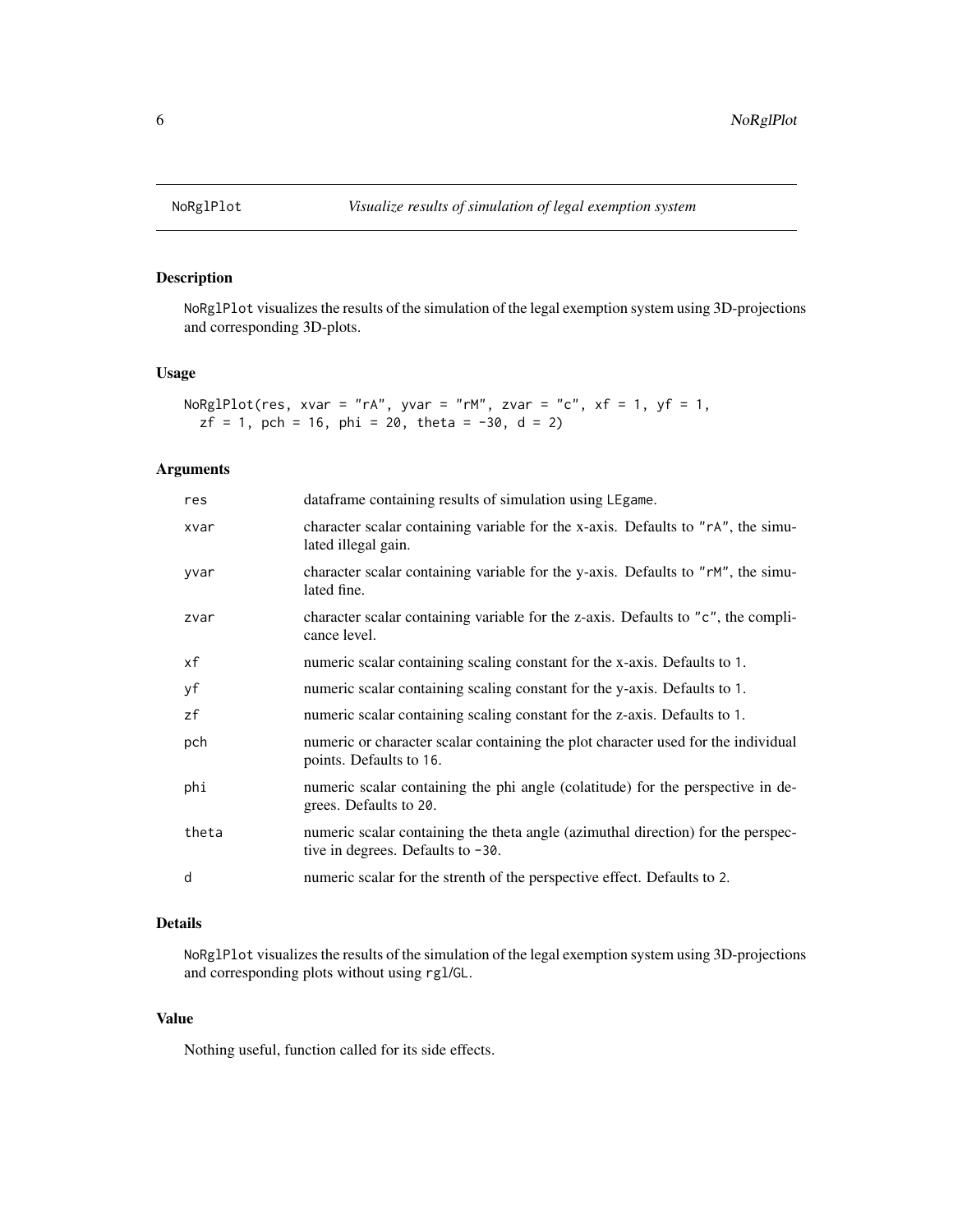#### <span id="page-6-0"></span> $RglPlot$   $7$

# Examples

```
Par <- list(Phi=c(0.1,0.5), Rho=c(0.5,0.9), Ksi=c(0.05,0.3), Chi=c(0.1,0.4),
            M=c(0.2,1.2), G=c(0.05,0.2), A=c(0.1,0.3))
NoRglPlot(LEgame(params=Par, m=10000))
```

| RglPlot |  |
|---------|--|
|---------|--|

Visualize results of simulation of legal exemption system

# Description

RglPlot visualizes the results of the simulation of the legal exemption system using 3D-projections and corresponding 3D-plots.

# Usage

```
RglPlot(res, xvar = "rA", yvar = "rM", zvar = "c", xf = 1, yf = 1,
 zf = 1, userMatrix = rotationMatrix(1.3, -1, 0.28, 0.4), fov = 30,
 zoom = 0.95)
```
# Arguments

| res        | dataframe containing results of simulation using LEgame.                                                                               |
|------------|----------------------------------------------------------------------------------------------------------------------------------------|
| xvar       | character scalar containing variable for the x-axis. Defaults to "rA", the simu-<br>lated illegal gain.                                |
| yvar       | character scalar containing variable for the y-axis. Defaults to "rM", the simu-<br>lated fine.                                        |
| zvar       | character scalar containing variable for the z-axis. Defaults to "c", the compli-<br>cance level.                                      |
| xf         | numeric scalar containing scaling constant for the x-axis. Defaults to 1.                                                              |
| уf         | numeric scalar containing scaling constant for the y-axis. Defaults to 1.                                                              |
| zf         | numeric scalar containing scaling constant for the z-axis. Defaults to 1.                                                              |
| userMatrix | matrix containing information about the initial perspective used for the plot.<br>Defaults to rotation Matrix $(1.3, -1, 0.28, 0.4)$ . |
| fov        | numeric scalar containing the field-of-view angle in degrees. Defaults to 30.                                                          |
| zoom       | numeric scalar containing the zoom factor. Defaults to 0.95.                                                                           |

# Details

RglPlot visualizes the results of the simulation of the legal exemption system using 3D-projections and corresponding 3D-plots using rgl/GL to produce real 3D plots which can be rotated or zoomed in/out by the user, even in browser windows via WebGL.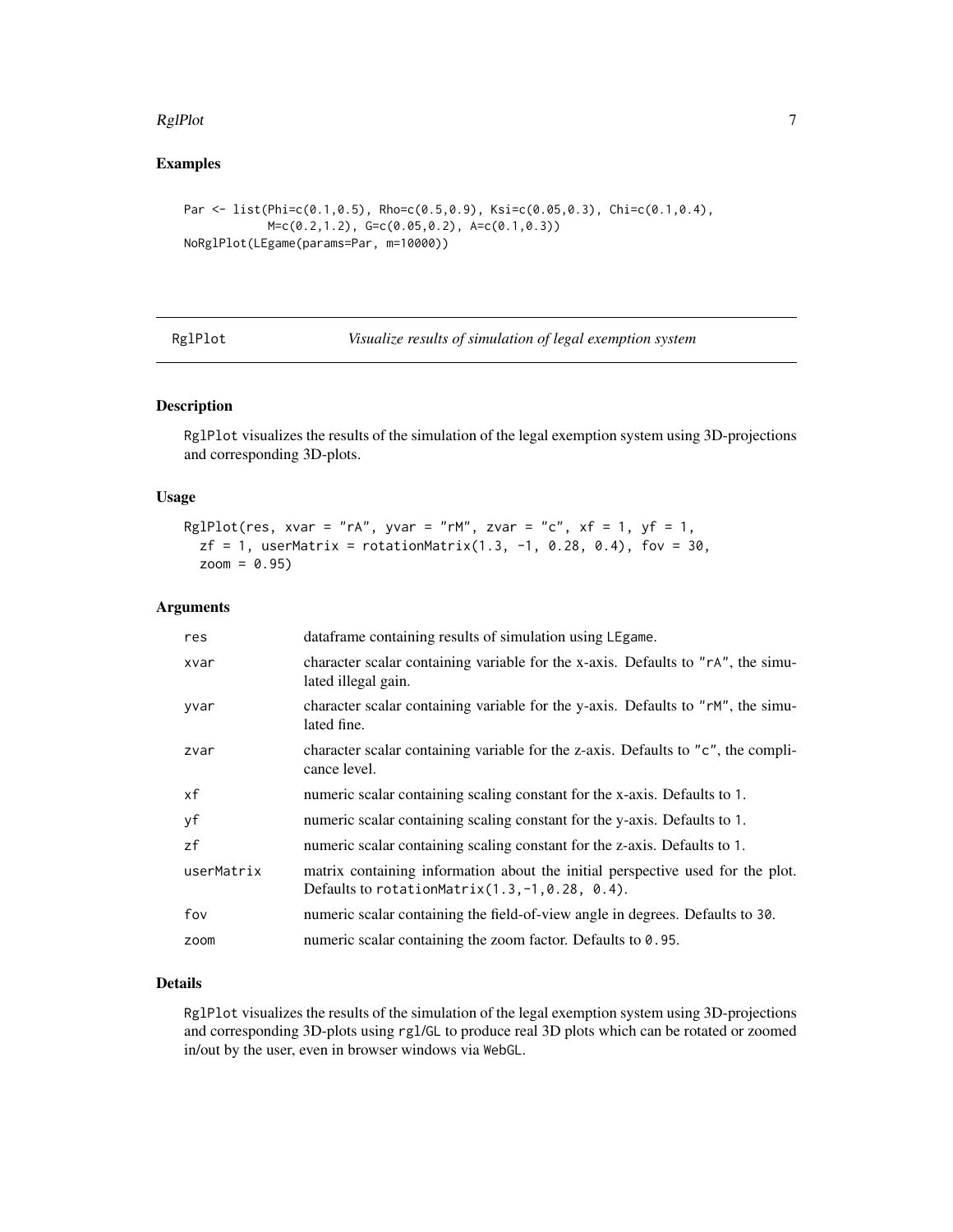<span id="page-7-0"></span>Nothing useful, function called for its side effects.

#### Examples

```
Par \leq list(Phi=c(0.1,0.5), Rho=c(0.5,0.9), Ksi=c(0.05,0.3), Chi=c(0.1,0.4),
            M = c(0.2, 1.2), G = c(0.05, 0.2), A = c(0.1, 0.3))RglPlot(LEgame(params=Par, m=10000))
```
SimEUCartelLaw *Simulation of Legal Exemption System for European Cartel Law*

#### Description

SimEUCartelLaw implements simulation methods for the legal exemption system fot the European cartel law.

# Details

SimEUCartelLaw implements Monte Carlo simulations of a game-theoretic model for the legal exemption system of the European cartel in order to estimate the (mean) deterrent effect of this system. The input and output parameters of the simulated cartel opportunities can be visualized by three-dimensional projections.

```
Par <- list(Phi=c(0.1,0.5), Rho=c(0.5,0.9), Ksi=c(0.05,0.3), Chi=c(0.1,0.4),
            M=c(0.2,1.2), G=c(0.05,0.2), A=c(0.1,0.3))
res <- LEgame(params=Par,m=100000)
print(aggResults(res))
print(CorrStudy(params=Par, m=10000))
print(CorrStudySplit(params=Par, m=10000))
RglPlot(LEgame(params=Par, m=10000))
NoRglPlot(LEgame(params=Par, m=10000))
```